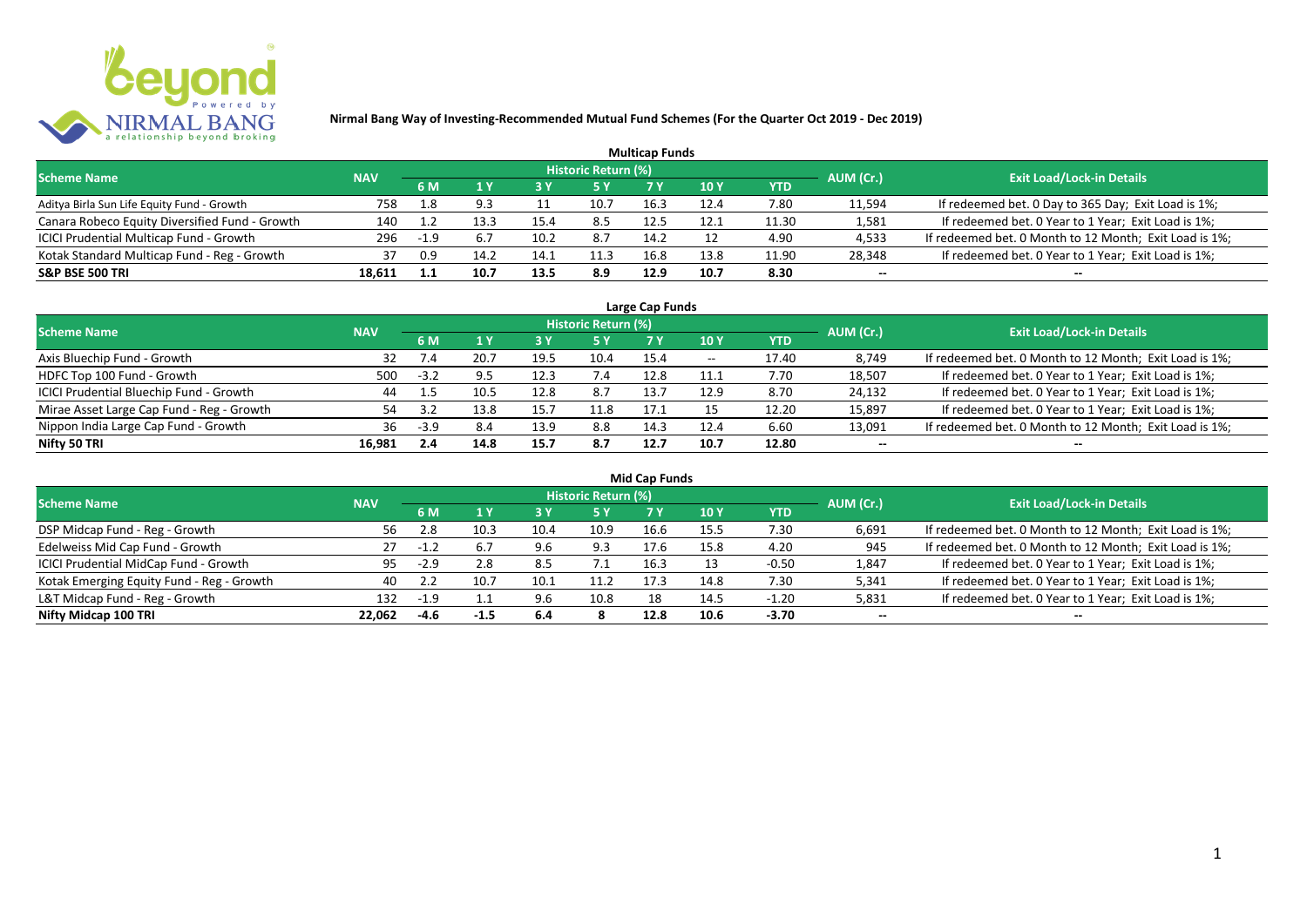

|                                                  |            |        |     |      |                            | Large & Midcap |               |       |           |                                                     |
|--------------------------------------------------|------------|--------|-----|------|----------------------------|----------------|---------------|-------|-----------|-----------------------------------------------------|
| <b>Scheme Name</b>                               | <b>NAV</b> |        |     |      | <b>Historic Return (%)</b> |                |               |       | AUM (Cr.) | <b>Exit Load/Lock-in Details</b>                    |
|                                                  |            | 6 M    |     |      | 5 Y                        |                | $\sqrt{10}$ Y | YTD   |           |                                                     |
| Canara Robeco Emerging Equities - Growth         | 96         | $-0.8$ | 9.4 |      | 12.1                       | 20.1           | 19.1          | 7.30  | 5,235     | If redeemed bet. 0 Year to 1 Year; Exit Load is 1%; |
| Invesco India Growth Opportunities Fund - Growth | 36         |        |     | 15.6 | 10.5                       | 15.3           | 12.9          | 10.30 | 1,991     | If redeemed bet. 0 Year to 1 Year; Exit Load is 1%; |
| Principal Emerging Bluechip Fund - Growth        | 107        |        |     |      | 11.3                       | 18.7           | 15.1          | 5.60  | 2,261     | If redeemed bet. 0 Year to 1 Year; Exit Load is 1%; |
| NIFTY Large Midcap 250 TRI                       | 7.363      | 0.2    |     | 12.7 | 9.8                        | 14.3           | 11.7          | 5.20  | $-$       | $- -$                                               |

| <b>Focused Funds</b>             |            |      |      |      |                     |      |       |       |           |                                                        |  |  |
|----------------------------------|------------|------|------|------|---------------------|------|-------|-------|-----------|--------------------------------------------------------|--|--|
| <b>Scheme Name</b>               | <b>NAV</b> |      |      |      | Historic Return (%) |      |       |       | AUM (Cr.) | <b>Exit Load/Lock-in Details</b>                       |  |  |
|                                  |            | 6 M  |      |      | 5 Y                 |      |       | YTD   |           |                                                        |  |  |
| Axis Focused 25 Fund - Growth    |            |      | 18.2 | 18.4 | 12.7                | 15.  | $- -$ | 14.00 | 8,800     | If redeemed bet. 0 Month to 12 Month; Exit Load is 1%; |  |  |
| SBI Focused Equity Fund - Growth | 153        | д. - | 20.2 | 15.4 | 12.3                | 14.9 |       | 15.60 | 6,125     | If redeemed bet. 0 Year to 1 Year; Exit Load is 1%;    |  |  |
| <b>S&amp;P BSE 500 TRI</b>       | 18.611     |      | 10.7 | 13.5 | 8.9                 | 12.9 | 10.7  | 8.30  | $-$       | $- -$                                                  |  |  |

| <b>Small Cap Funds</b>                         |            |         |        |                     |           |                   |       |            |           |                                                     |  |  |  |
|------------------------------------------------|------------|---------|--------|---------------------|-----------|-------------------|-------|------------|-----------|-----------------------------------------------------|--|--|--|
| <b>Scheme Name</b>                             | <b>NAV</b> |         |        | Historic Return (%) |           |                   |       |            | AUM (Cr.) | <b>Exit Load/Lock-in Details</b>                    |  |  |  |
|                                                |            |         |        |                     | <b>5Y</b> | 7 V               | 10Y   | <b>YTD</b> |           |                                                     |  |  |  |
| Franklin India Smaller Companies Fund - Growth | 49         | $-10.5$ | $-4.4$ | 3.2                 |           | 17.3              | 15.2  | -6.40      | 7,031     | If redeemed bet. 0 Year to 1 Year; Exit Load is 1%; |  |  |  |
| HDFC Small Cap Fund - Growth                   | 38         | -13.1   | $-8.1$ | 9.8                 | 9.2       | 14.2              | 12    | -9.70      | 9,137     | If redeemed bet. 0 Year to 1 Year; Exit Load is 1%; |  |  |  |
| L&T Emerging Businesses Fund - Reg - Growth    | 23         | -8.0    | $-7.1$ | 8.9                 | 11        | $\hspace{0.05cm}$ | $- -$ | $-9.10$    | 6,112     | If redeemed bet. 0 Year to 1 Year; Exit Load is 1%; |  |  |  |
| SBI Small Cap Fund - Growth                    | 54         |         | 9.1    | 14                  | 15.9      | 23.4              | 18.2  | 6.30       | 2,915     | If redeemed bet. 0 Year to 1 Year; Exit Load is 1%; |  |  |  |
| Nifty Smallcap 100 TRI                         | 7.028      | $-13.2$ |        | 0.9                 | 3.1       | 8.2               |       | $-10.30$   | $- -$     | --                                                  |  |  |  |

## **ELSS Schemes (Tax Saving u/s 80-C)**

| <b>Scheme Name</b>                            | <b>NAV</b> |      |               | <b>Historic Return (%)</b> |           |       |            |       | AUM (Cr.) | <b>Exit Load/Lock-in Details</b> |
|-----------------------------------------------|------------|------|---------------|----------------------------|-----------|-------|------------|-------|-----------|----------------------------------|
|                                               |            | 6 M  |               |                            | <b>5Y</b> | 7 Y   | <b>10Y</b> | YTD   |           |                                  |
| Aditya Birla Sun Life Tax Relief 96 - Growth  | 32         |      | $1.4^{\circ}$ | 13.1                       | 10.7      | 16.3  | 12.1       | 4.20  | 9,814     | Nil                              |
| Axis Long Term Equity Fund - Growth           | 49         |      | 17.2          | 16.4                       | 11.7      | 18.9  | $- -$      | 13.40 | 21,492    | Nil                              |
| IDFC Tax Advantage (ELSS) Fund - Reg - Growth | 55.        | -5.5 |               | 11.8                       |           | 14.3  | 12.9       | 1.80  | 2,053     | Nil                              |
| Invesco India Tax Plan - Growth               | 53         | 3.O  | 10.6          | 13.1                       | 10        | 15.8  | 14.1       | 8.70  | 962       | Nil                              |
| Mirae Asset Tax Saver Fund - Reg - Growth     | 19         | 4.9  | 15.7          | 17.8                       | $  \,$    | $- -$ | $- -$      | 13.40 | 2,671     | Nil                              |
| <b>S&amp;P BSE 200 TRI</b>                    | 6.048      | 2.2  | 12.2          | 14.4                       | 9.2       | 13.2  | 10.9       | 9.80  | $- -$     | $- -$                            |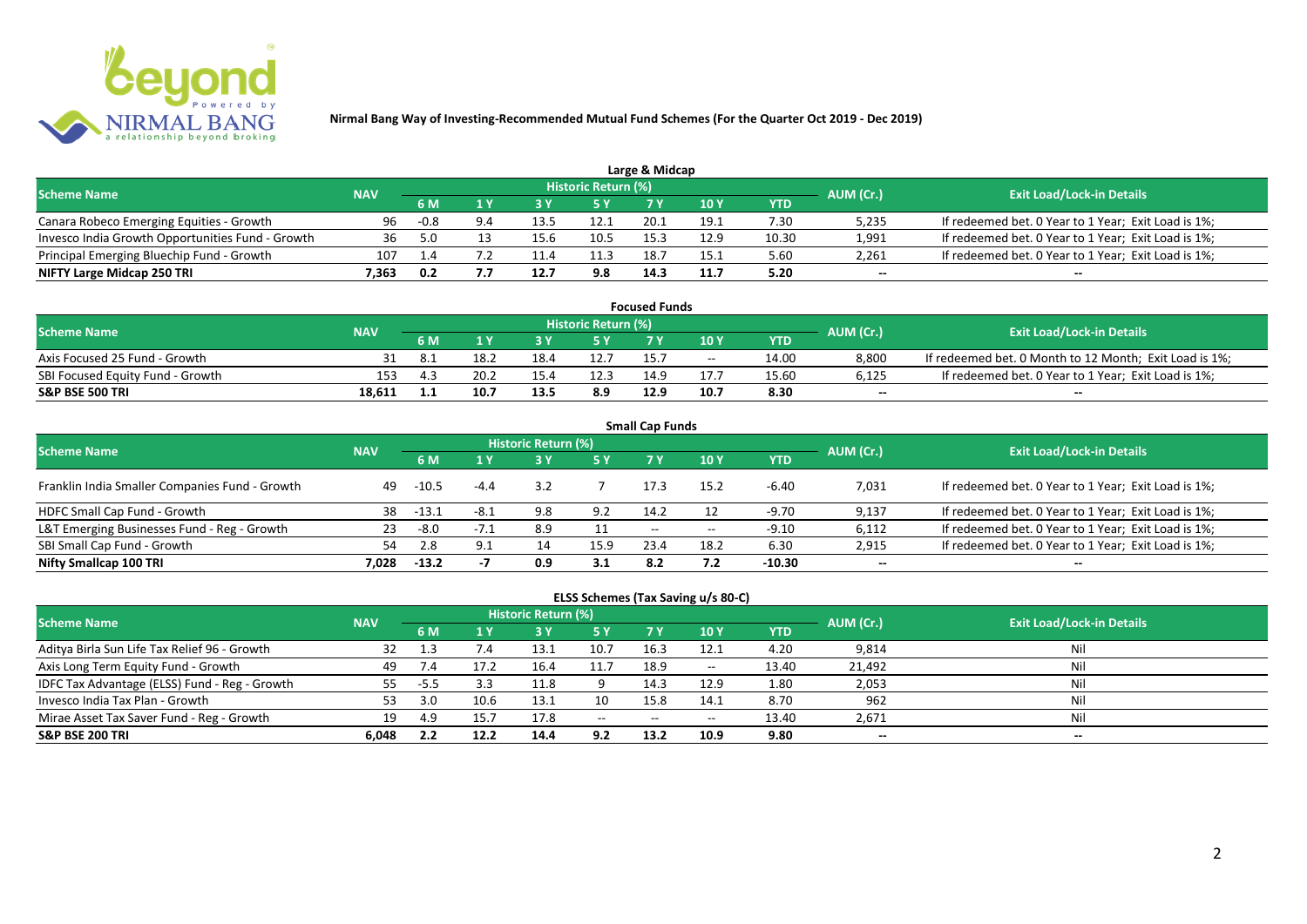

|                                           |            |        |      |                            |            | Contra/Value Fund |            |      |           |                                                     |
|-------------------------------------------|------------|--------|------|----------------------------|------------|-------------------|------------|------|-----------|-----------------------------------------------------|
| <b>Scheme Name</b>                        | <b>NAV</b> |        |      | <b>Historic Return (%)</b> |            |                   |            |      | AUM (Cr.) | <b>Exit Load/Lock-in Details</b>                    |
|                                           |            | 6 M    |      |                            | <b>5 Y</b> | 7 V               | <b>10Y</b> | YTD  |           |                                                     |
| Kotak India EQ Contra Fund - Reg - Growth |            | - q    | L1.8 |                            | 9.3        | 13.6              | 11.3       | 9.60 | 875       | If redeemed bet. 0 Year to 1 Year; Exit Load is 1%; |
| Invesco India Contra Fund - Growth        | 49         | $-0.1$ | 8.1  | 14.2                       | 10.8       | 16.6              | 13.4       | 5.40 | 4,486     | If redeemed bet. 0 Year to 1 Year; Exit Load is 1%; |
| UTI Value Opportunities Fund - Growth     |            |        |      |                            | 5.6        | 10.6              | 10.8       | 8.90 | 4,461     | If redeemed bet. 0 Year to 1 Year; Exit Load is 1%; |
| Nippon India Value Fund - Growth          | 75         | $-2.3$ | 7.6  |                            | 8.2        | 12.4              | 11.1       | 5.00 | 3,152     | If redeemed bet. 0 Year to 1 Year; Exit Load is 1%; |
| <b>S&amp;P BSE 500 TRI</b>                | 18.611     |        | 10.7 | 13.5                       | 8.9        | 12.9              | 10.7       | 8.30 | $- -$     | $- -$                                               |

| Sector/Thematic                                                           |            |        |                |                            |           |      |            |            |           |                                                        |  |  |  |
|---------------------------------------------------------------------------|------------|--------|----------------|----------------------------|-----------|------|------------|------------|-----------|--------------------------------------------------------|--|--|--|
| <b>Scheme Name</b>                                                        | <b>NAV</b> |        |                | <b>Historic Return (%)</b> |           |      |            |            | AUM (Cr.) | <b>Exit Load/Lock-in Details</b>                       |  |  |  |
|                                                                           |            | 6 M    | 1 <sub>Y</sub> | 3 Y                        | <b>5Y</b> | 7 Y  | <b>10Y</b> | <b>YTD</b> |           |                                                        |  |  |  |
| Canara Robeco Consumer Trends Fund - Reg -<br>Growth                      | 43         | 7.8    | 15.5           | 17.1                       | 12.2      | 15.5 | 15.2       | 13.10      | 373       | If redeemed bet. 0 Year to 1 Year; Exit Load is 1%;    |  |  |  |
| Mirae Asset Great Consumer Fund - Growth                                  | 37         | 8.4    | 13.2           | 18.1                       | 12.3      | 16.3 | $- -$      | 9.20       | 931       | If redeemed bet. 0 Year to 1 Year; Exit Load is 1%;    |  |  |  |
| <b>ICICI Prudential Technology Fund - Growth</b>                          | 56         | $-1.4$ | $1.6\,$        | 13.7                       | 6.6       | 16.4 | 16.2       | $-0.50$    | 422       | If redeemed bet. 0 Day to 15 Day; Exit Load is 1%;     |  |  |  |
| Nippon India Pharma Fund - Growth                                         | 152        | 5.3    |                | 1.9                        | 4         | 12.5 | 14.7       | 1.90       | 2,430     | If redeemed bet. 0 Year to 1 Year; Exit Load is 1%;    |  |  |  |
| BNP Paribas India Consumption Fund - Reg - Growth                         | 13         | 8.1    | 20.1           | $- -$                      | $-$       | $-$  | $- -$      | 16.30      | 441       | If redeemed bet. 0 Month to 12 Month; Exit Load is 1%; |  |  |  |
| ICICI Prudential Banking and Financial Services Fund -<br>Retail - Growth | 69         |        | 18.9           | 17.3                       | 14.2      | 18.4 | 16.8       | 13.30      | 3,445     | If redeemed bet. 0 Day to 15 Day; Exit Load is 1%;     |  |  |  |
| <b>S&amp;P BSE 500 TRI</b>                                                | 18,611     | - 1.1  | 10.7           | 13.5                       | 8.9       | 12.9 | 10.7       | 8.30       | --        | $- -$                                                  |  |  |  |

| <b>Dynamic Asset Allocation Funds</b>            |            |      |                |                            |                   |                          |                          |       |           |                                                          |  |  |  |
|--------------------------------------------------|------------|------|----------------|----------------------------|-------------------|--------------------------|--------------------------|-------|-----------|----------------------------------------------------------|--|--|--|
| <b>Scheme Name</b>                               | <b>NAV</b> |      |                | <b>Historic Return (%)</b> |                   |                          |                          |       | AUM (Cr.) | <b>Exit Load/Lock-in Details</b>                         |  |  |  |
|                                                  |            | 6 M  | 1 <sub>Y</sub> | <b>3 Y</b>                 | <b>5 Y</b>        | 7V                       | <b>10Y</b>               | YTD   |           |                                                          |  |  |  |
| ICICI Prudential Balanced Advantage Fund - Reg - | 38         | 4.9  | 12.1           | 10.3                       | q                 | 12.4                     | 12.3                     | 10.10 | 28,287    | If redeemed bet. 0 Year to 1 Year; Exit Load is 1%;      |  |  |  |
| Growth                                           |            |      |                |                            |                   |                          |                          |       |           |                                                          |  |  |  |
| Invesco India Dynamic Equity Fund - Growth       | 30         | 3.3  | 10.5           | 10.9                       | 7.8               | 12.2                     | 10.5                     | 9.30  | 924       | If redeemed bet. 0 Month to 3 Month; Exit Load is 0.25%; |  |  |  |
| Nippon India Balanced Advantage Fund - Growth    | 94         |      | 9.3            | 11.3                       | 7.6               | 11.7                     |                          | 7.70  | 2,495     | If redeemed bet. 0 Month to 12 Month; Exit Load is 1%;   |  |  |  |
| SBI Dynamic Asset Allocation Fund - Reg - Growth | 14         | -3.4 | 5.9            | 10.8                       | $\hspace{0.05cm}$ | $\overline{\phantom{a}}$ | $\overline{\phantom{a}}$ | 5.60  | 683       | If redeemed bet. 0 Month to 12 Month; Exit Load is 1%;   |  |  |  |
| NIFTY 50 Hybrid Composite Debt 65:35 Index       | 10.520     | 3.9  | 14.3           | 12.6                       | 8.8               | 11.4                     | 10.1                     | 12.20 | $- -$     | $- -$                                                    |  |  |  |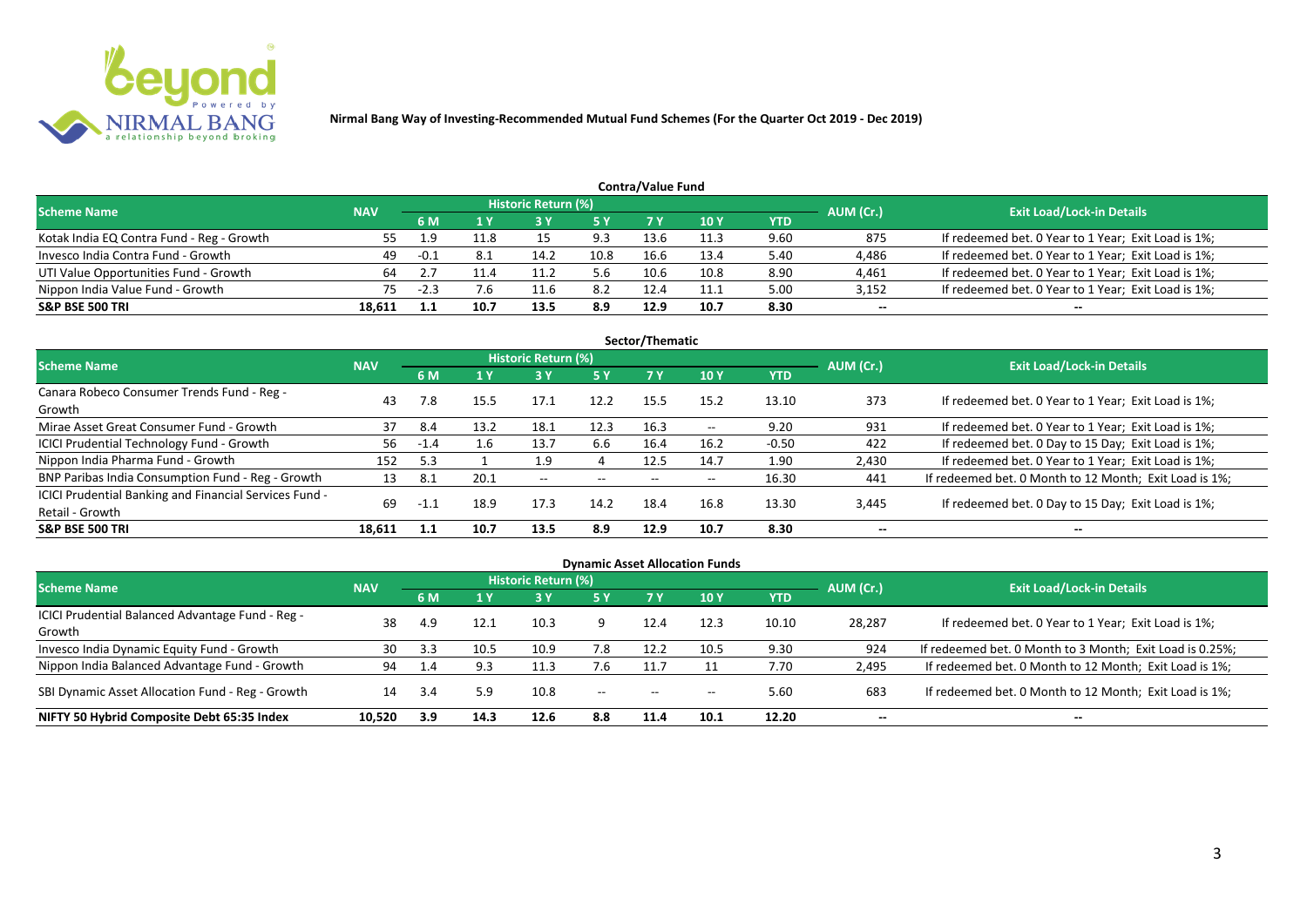

| <b>Hybrid Aggressive</b>                        |            |      |      |                            |                          |                          |       |       |           |                                                        |  |  |  |
|-------------------------------------------------|------------|------|------|----------------------------|--------------------------|--------------------------|-------|-------|-----------|--------------------------------------------------------|--|--|--|
| <b>Scheme Name</b>                              | <b>NAV</b> |      |      | <b>Historic Return (%)</b> |                          |                          |       |       | AUM (Cr.) | <b>Exit Load/Lock-in Details</b>                       |  |  |  |
|                                                 |            | 6 M  | 1 Y  |                            | 5 Y                      |                          | 10 Y  | YTD   |           |                                                        |  |  |  |
| HDFC Hybrid Equity Fund - Growth                | 55         | -0.u | 8.5  | 8.4                        | 4.7                      | 10.5                     | 8.8   | 6.80  | 21,087    | If redeemed bet. 0 Year to 1 Year; Exit Load is 1%;    |  |  |  |
| ICICI Prudential Equity & Debt Fund - Growth    | 138        |      | 9.2  | 9.8                        | 9.3                      | 14.4                     | 13.6  | 8.00  | 23,950    | If redeemed bet. 0 Year to 1 Year; Exit Load is 1%;    |  |  |  |
| Mirae Asset Hybrid - Equity Fund - Reg - Growth | 16         |      | 12.5 | 12.9                       | $\overline{\phantom{a}}$ | $\overline{\phantom{a}}$ | $- -$ | 11.10 | 2,809     | If redeemed bet. 0 Year to 1 Year; Exit Load is 1%;    |  |  |  |
| SBI Equity Hybrid Fund - Growth                 | 145        | 4.9  | 15.9 |                            | 10.5                     | 14.9                     | 12.3  | 13.10 | 30,907    | If redeemed bet. 0 Month to 12 Month; Exit Load is 1%; |  |  |  |
| Canara Robeco Equity Hybrid Fund - Growth       | 167        | Z.O  | 12.4 | 11.                        | 9.3                      | 13.5                     | 12.7  | 10.70 | 2,607     | If redeemed bet. 0 Year to 1 Year; Exit Load is 1%;    |  |  |  |
| NIFTY 50 Hybrid Composite Debt 65:35 Index      | 10,520     | 3.9  | 14.3 | 12.6                       | 8.8                      | 11.4                     | 10.1  | 12.20 | $- -$     | $- -$                                                  |  |  |  |

| <b>Arbitrage Fund</b>                      |            |     |   |                            |     |  |  |            |           |                                                          |  |  |  |
|--------------------------------------------|------------|-----|---|----------------------------|-----|--|--|------------|-----------|----------------------------------------------------------|--|--|--|
| <b>Scheme Name</b>                         | <b>NAV</b> |     |   | <b>Historic Return (%)</b> |     |  |  |            | AUM (Cr.) | <b>Exit Load/Lock-in Details</b>                         |  |  |  |
|                                            |            | 1 M | M | ና M                        | 1 V |  |  | <b>YTD</b> |           |                                                          |  |  |  |
| IDFC Arbitrage Fund - Reg - Growth         |            |     |   |                            | 6.3 |  |  | 6.50       | 10,891    | If redeemed bet. 0 Month to 1 Month; Exit Load is 0.25%; |  |  |  |
| Kotak Equity Arbitrage Fund - Reg - Growth | 28         |     |   |                            |     |  |  | 6.30       | 16,198    | If redeemed bet. 0 Day to 30 Day; Exit Load is 0.25%;    |  |  |  |
| Nippon India Arbitrage Fund - Growth       | 20.        |     |   |                            | 6.3 |  |  | 6.50       | 9,497     | If redeemed bet. 0 Month to 1 Month; Exit Load is 0.25%; |  |  |  |

|                                          |            |            |      |                     |        | <b>Equity Saver</b>      |       |            |           |                                                        |
|------------------------------------------|------------|------------|------|---------------------|--------|--------------------------|-------|------------|-----------|--------------------------------------------------------|
| <b>Scheme Name</b>                       | <b>NAV</b> |            |      | Historic Return (%) |        |                          |       |            | AUM (Cr.) | <b>Exit Load/Lock-in Details</b>                       |
|                                          |            | 6 M        |      |                     |        |                          | 10Y   | <b>YTD</b> |           |                                                        |
| Axis Equity Saver Fund - Reg - Growth    |            |            | 10.1 | 9.2                 | $\sim$ | $-$                      | $-$   | 8.50       | 805       | If redeemed bet. 0 Month to 12 Month; Exit Load is 1%; |
| <b>HDFC Equity Savings Fund - Growth</b> | 38         | 0.2        |      |                     |        | 8.9                      |       | 5.50       | 4,732     | If redeemed bet. 0 Year to 1 Year; Exit Load is 1%;    |
| Kotak Equity Savings Fund - Reg - Growth |            | <b>2</b> 8 | 8.7  | 8.6                 | 7.7    | $\overline{\phantom{a}}$ | $- -$ | 7.40       | 1,908     | If redeemed bet. 0 Year to 1 Year; Exit Load is 1%;    |
| CRISIL Hybrid 50+50 - Moderate Index*    | --         |            |      | $- -$               | --     | --                       | $- -$ |            | $- -$     | $- -$                                                  |

| <b>Liauid Funds</b>              |            |      |     |                     |     |         |            |                 |           |                                  |  |  |  |
|----------------------------------|------------|------|-----|---------------------|-----|---------|------------|-----------------|-----------|----------------------------------|--|--|--|
| <b>Scheme Name</b>               | <b>NAV</b> |      |     | Historic Return (%) |     |         | <b>YTM</b> | Avg             | AUM (Cr.) | <b>Exit Load/Lock-in Details</b> |  |  |  |
|                                  |            | 1 W/ | ว พ | l M                 | 3M  | 1Y      |            | <b>Maturity</b> |           |                                  |  |  |  |
| Axis Liquid Fund - Growth        | 2.153      |      |     |                     | 5.6 |         | 5.29       | 0.09            | 30,068    | *Ref Footnote                    |  |  |  |
| IDFC Cash Fund - Reg - Growth    | 2.349      |      |     |                     | 5.3 |         | 、1つ        | 0.04            | 13,603    | *Ref Footnote                    |  |  |  |
| Kotak Liquid Fund - Reg - Growth | 3.929      |      |     |                     | 5.4 | $b_{1}$ | .29 د      | 0.11            | 26,459    | *Ref Footnote                    |  |  |  |
| <b>CRISIL Liquid Fund Index</b>  | $- -$      |      |     |                     | 5.9 | $- -$   |            | $- -$           | $- -$     | $- -$                            |  |  |  |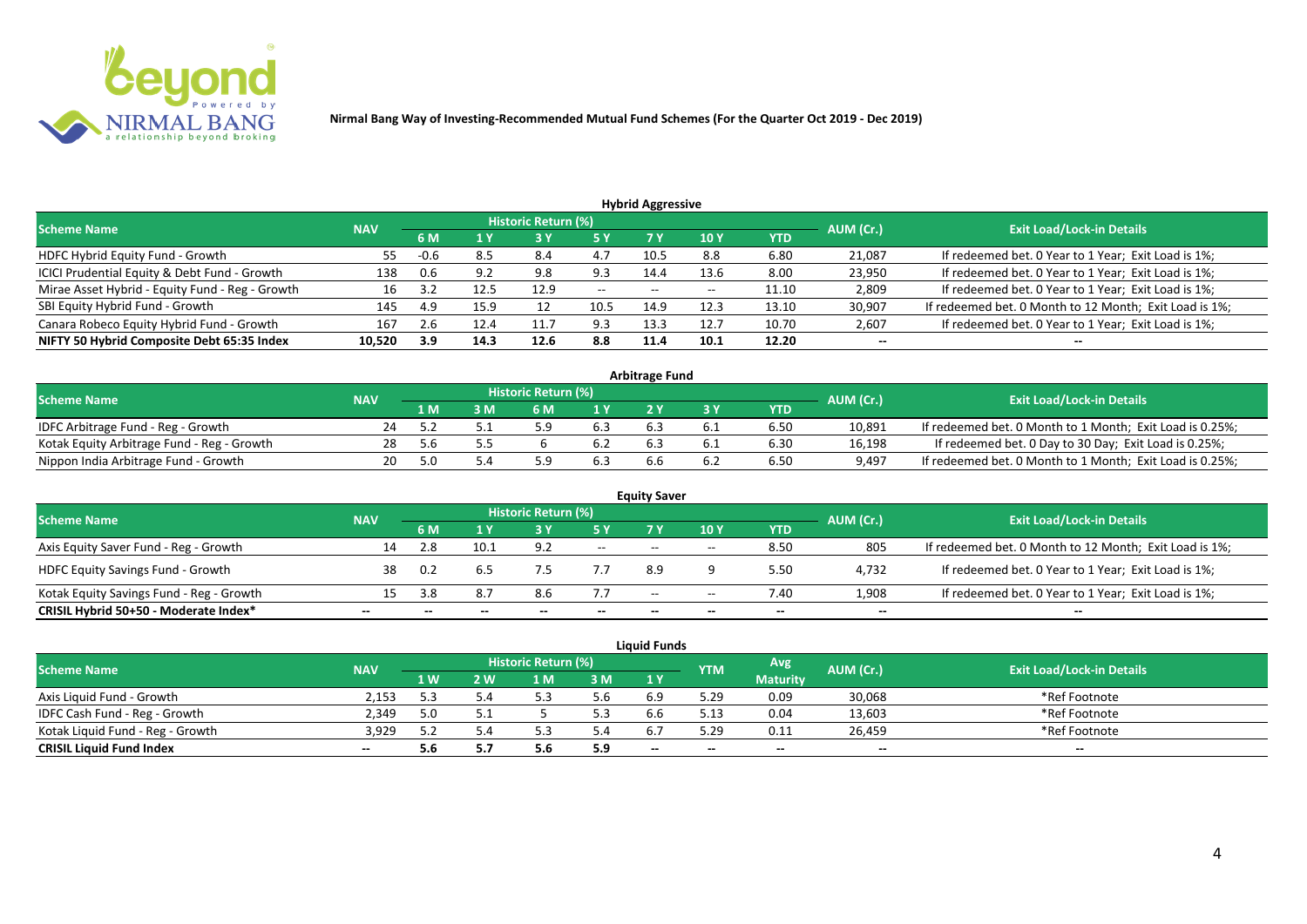

| <b>Ultra Short Fund</b>                       |            |      |     |                     |       |       |            |                 |           |                                  |  |  |  |  |
|-----------------------------------------------|------------|------|-----|---------------------|-------|-------|------------|-----------------|-----------|----------------------------------|--|--|--|--|
| <b>Scheme Name</b>                            | <b>NAV</b> |      |     | Historic Return (%) |       |       | <b>YTM</b> | Avg             | AUM (Cr.) | <b>Exit Load/Lock-in Details</b> |  |  |  |  |
|                                               |            | 1 M  | ۱M  | 6 M                 | 1 Y   | 73 Y  |            | <b>Maturity</b> |           |                                  |  |  |  |  |
| IDFC Ultra Short Term Fund - Reg - Growth     |            | 6.8  |     |                     | 8.5   | $- -$ | 69.د       | 0.43            | 4,254     | Nil                              |  |  |  |  |
| Sundaram Ultra Short Term Fund - Reg - Growth | 10         | .5.b |     | $- -$               | $- -$ | $-$   | 9.79       | 0.44            | -317      | Nil                              |  |  |  |  |
| L&T Ultra Short Term Fund - Growth            | 32         | -6.1 |     |                     | 8.1   |       | 49.د       | 0.43            | 2,841     | Nil                              |  |  |  |  |
| <b>NIFTY Ultra Short Duration Debt Index</b>  | 3,977      | 6.6  | 6.8 |                     | 8.2   |       | $- -$      | $- -$           | $- -$     | $- -$                            |  |  |  |  |

| <b>Money Market Fund</b>                                   |            |     |     |                     |                |           |            |                 |           |                                  |  |  |  |
|------------------------------------------------------------|------------|-----|-----|---------------------|----------------|-----------|------------|-----------------|-----------|----------------------------------|--|--|--|
| <b>Scheme Name</b>                                         | <b>NAV</b> |     |     | Historic Return (%) |                |           | <b>YTM</b> | Avg             | AUM (Cr.) | <b>Exit Load/Lock-in Details</b> |  |  |  |
|                                                            |            | 1 M | 3 M | 6 M                 | 1 <sup>Y</sup> | <b>3Y</b> |            | <b>Maturity</b> |           |                                  |  |  |  |
| Aditya Birla Sun Life Money Manager Fund - Reg -<br>Growth | 264        | 6.3 | 6.6 | 7.9                 | 8.5            |           | 5.45       | 0.32            | 10,452    | Nil                              |  |  |  |
| Franklin India Savings Fund - Growth                       | 36         | 6.8 | 7.3 | 8.5                 | 8.9            |           | 5.67       | 0.43            | 3,571     | Nil                              |  |  |  |
| Nippon India Money Market Fund - Growth                    | 2,973      | 6.6 |     |                     | 8.5            |           | 5.39       | 0.29            | 3,549     | Nil                              |  |  |  |
| <b>CRISIL Liquid Fund Index</b>                            | $- -$      | 5.6 | 5.9 | 6.4                 | $- -$          | $- -$     | $- -$      | $- -$           | $- -$     | $- -$                            |  |  |  |

| <b>Short Term Fund</b>                          |            |      |     |                            |      |           |            |                 |           |                                  |  |  |  |
|-------------------------------------------------|------------|------|-----|----------------------------|------|-----------|------------|-----------------|-----------|----------------------------------|--|--|--|
| <b>Scheme Name</b>                              | <b>NAV</b> |      |     | <b>Historic Return (%)</b> |      |           | <b>YTM</b> | Avg             | AUM (Cr.) | <b>Exit Load/Lock-in Details</b> |  |  |  |
|                                                 |            | 1 M  | 3 M | 6 M                        | 1Y   | <b>3Y</b> |            | <b>Maturity</b> |           |                                  |  |  |  |
| Axis Short Term Fund - Growth                   | 22         | 10.5 | 8.8 | 10.5                       | 10.6 |           | 6.64       | 2.20            | 3,073     | Nil                              |  |  |  |
| HDFC Short Term Debt Fund - Growth              | 22         | 11.8 |     | 10.7                       | 10.4 |           | 7.01       | 2.72            | 8,974     | Nil                              |  |  |  |
| IDFC Bond Fund - Short Term Plan - Reg - Growth | 41         | 10.5 |     | 10.3                       | 10.8 |           | 6.56       | 2.06            | 10,676    | Nil                              |  |  |  |
| Kotak Bond Short Term Fund - Reg - Growth       |            |      | 8.8 | 10.3                       | 10.6 | 6.9       | 1.18       | 3.09            | 9,949     | Nil                              |  |  |  |
| L&T Short Term Bond Fund - Reg - Growth         | 19         | 9.9  | 8.6 | 9.8                        | 10.4 |           | 6.52       | 2.25            | 4,674     | Nil                              |  |  |  |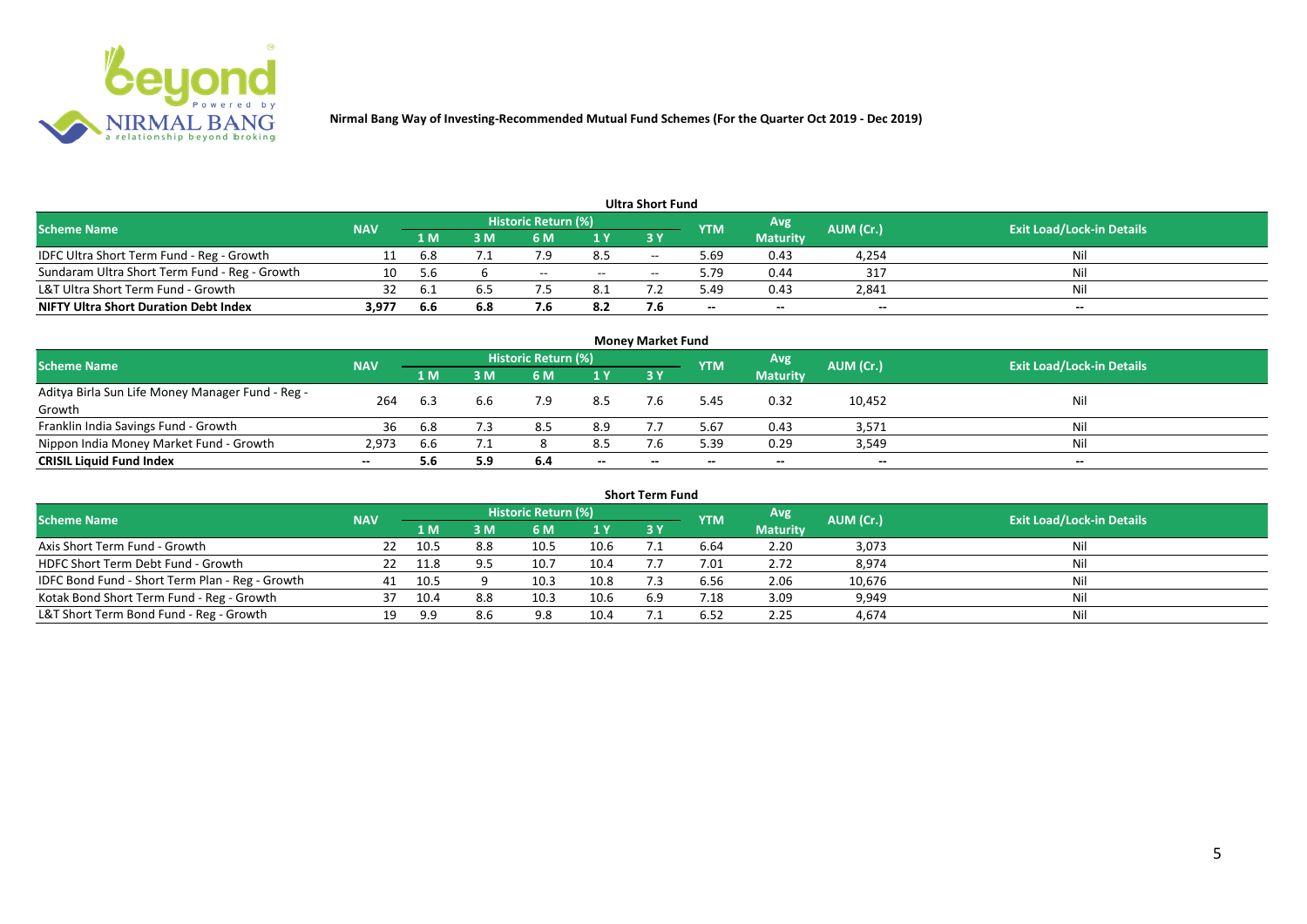

| <b>Low Duration Fund</b>                  |            |     |     |                            |     |      |            |                 |           |                                  |  |  |  |  |
|-------------------------------------------|------------|-----|-----|----------------------------|-----|------|------------|-----------------|-----------|----------------------------------|--|--|--|--|
| <b>Scheme Name</b>                        | <b>NAV</b> |     |     | <b>Historic Return (%)</b> |     |      | <b>YTM</b> | Avg             | AUM (Cr.) | <b>Exit Load/Lock-in Details</b> |  |  |  |  |
|                                           |            | 1 M | 3 M |                            | 1Y  | 73 Y |            | <b>Maturity</b> |           |                                  |  |  |  |  |
| Axis Treasury Advantage Fund - Growth     | 2.210      |     |     | 8.9                        | 9.3 |      | 6.08       | 0.91            | 3,561     | Ni                               |  |  |  |  |
| Canara Robeco Savings Fund - Reg - Growth |            |     |     |                            | 8.6 |      | 5.77       | 0.66            | 1,119     | Nil                              |  |  |  |  |
| IDFC Low Duration Fund - Reg - Growth     |            |     |     |                            | 8.9 |      | 84.د       | 0.81            | 4,974     | Nil                              |  |  |  |  |

| <b>Banking &amp; PSU Bond Funds</b>            |            |      |      |                            |      |           |            |                 |           |                                  |  |  |  |
|------------------------------------------------|------------|------|------|----------------------------|------|-----------|------------|-----------------|-----------|----------------------------------|--|--|--|
| <b>Scheme Name</b>                             | <b>NAV</b> |      |      | <b>Historic Return (%)</b> |      |           | <b>YTM</b> | Avg             | AUM (Cr.) | <b>Exit Load/Lock-in Details</b> |  |  |  |
|                                                |            | 1 M  |      | 6 M                        |      | <b>3Y</b> |            | <b>Maturity</b> |           |                                  |  |  |  |
| HDFC Banking and PSU Debt Fund - Reg - Growth  | 16         | ذ.13 | 10.2 |                            | 11.4 |           |            | 2.57            | 3,888     | Nil                              |  |  |  |
| Kotak Banking and PSU Debt Fund - Reg - Growth | 46         | 12.4 | 9.4  |                            | 11.9 |           |            | 4.03            | 3,068     | Nil                              |  |  |  |
| IDFC Banking & PSU Debt Fund - Reg - Growth    |            | 11.8 | 9.8  |                            | 12.9 |           | 6.79       | 3.13            | 11,210    | Nil                              |  |  |  |

| <b>Corporate Bond Funds</b>                         |            |      |     |                            |      |     |            |                 |           |                                                         |  |  |  |
|-----------------------------------------------------|------------|------|-----|----------------------------|------|-----|------------|-----------------|-----------|---------------------------------------------------------|--|--|--|
| <b>Scheme Name</b>                                  | <b>NAV</b> |      |     | <b>Historic Return (%)</b> |      |     | <b>YTM</b> | Avg             | AUM (Cr.) | <b>Exit Load/Lock-in Details</b>                        |  |  |  |
|                                                     |            | 1 M  | : M | 6 M                        | 1Y   | 3 Y |            | <b>Maturity</b> |           |                                                         |  |  |  |
| ICICI Prudential Corporate Bond Fund - Reg - Growth | 20         | 10.4 | 8.8 | 10.1                       | 10.4 |     | 6.87       | 2.45            | 10,587    | <b>Nil</b>                                              |  |  |  |
| L&T Triple Ace Bond Fund - Reg - Growth             |            | 15.8 | 6.8 | 14.5                       | 14.4 |     | 7.64       | 8.67            | 1,754     | If redeemed bet. 0 Month to 3 Month; Exit Load is 0.5%; |  |  |  |
| Kotak Corporate Bond Fund - Std - Growth            | 2,633      | 9.4  | 8.9 | 9.9                        | 10.4 |     | 6.56       | 1.40            | 3,432     | Nil                                                     |  |  |  |

|                                                   |            |      |      |                            |      | <b>Credit Risk Fund</b> |            |                 |           |                                                           |
|---------------------------------------------------|------------|------|------|----------------------------|------|-------------------------|------------|-----------------|-----------|-----------------------------------------------------------|
| <b>Scheme Name</b>                                | <b>NAV</b> |      |      | <b>Historic Return (%)</b> |      |                         | <b>YTM</b> | Avg             | AUM (Cr.) | <b>Exit Load/Lock-in Details</b>                          |
|                                                   |            | 1 M. | 3 M  | 6 M                        | 71 Y | <b>3 Y</b>              |            | <b>Maturity</b> |           |                                                           |
| <b>ICICI Prudential Credit Risk Fund - Growth</b> | 21         | 16.4 |      | 10.7                       | 9.9  |                         | 9.53       | 1.86            | 11,364    | If redeemed bet. 0 Year to 1 Year; Exit Load is 1%;       |
| Kotak Credit Risk Fund - Reg - Growth             |            | 12.8 | 10.9 | 10.3                       | 9.7  |                         | 9.08       | 2.39            | 4,815     | If redeemed bet. 0 Year to 1 Year; Exit Load is 1%;       |
|                                                   |            |      |      |                            |      |                         |            |                 |           | If redeemed bet. 0 Month to 12 Month; Exit Load is 3%; If |
| SBI Credit Risk Fund - Growth                     |            | 12.2 |      | 8.7                        | 7.8  | b.5                     | 8.75       | 2.40            | 5,155     | redeemed bet. 12 Month to 24 Month; Exit Load is 1.5%; If |
|                                                   |            |      |      |                            |      |                         |            |                 |           | redeemed bet. 24 Month to 36 Month; Exit Load is 0.75%;   |